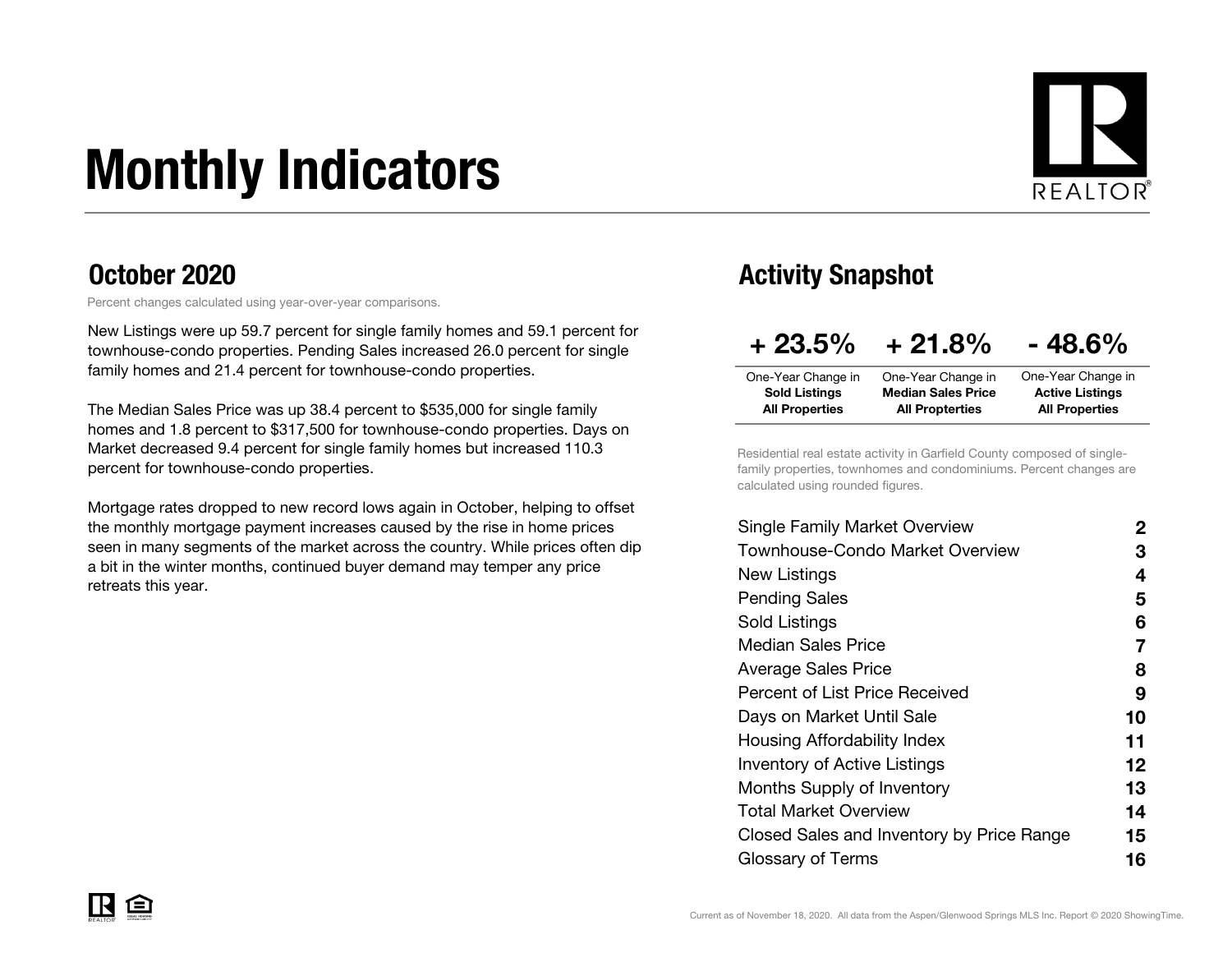### Single Family Market Overview

Key metrics by report month and for year-to-date (YTD) starting from the first of the year.



| <b>Key Metrics</b>                 | <b>Historical Sparkbars</b>                                         | 10-2019   | 10-2020   | <b>Percent Change</b> |           | <b>YTD 2019 YTD 2020</b> | Percent Change |
|------------------------------------|---------------------------------------------------------------------|-----------|-----------|-----------------------|-----------|--------------------------|----------------|
| <b>New Listings</b>                | 11-2018<br>3-2019<br>7-2019<br>11-2019<br>3-2020<br>7-2020          | 62        | 99        | $+59.7%$              | 970       | 969                      | $-0.1%$        |
| <b>Pending Sales</b>               | 11-2018<br>3-2020<br>3-2019<br>7-2019<br>11-2019                    | 77        | 97        | $+26.0%$              | 734       | 870                      | $+18.5%$       |
| <b>Sold Listings</b>               | 8 I F<br>11-2018<br>3-2019<br>11-2019<br>3-2020<br>7-2019<br>7-2020 | 84        | 101       | $+20.2%$              | 687       | 792                      | $+15.3%$       |
| <b>Median Sales Price</b>          | 11-2018<br>3-2019<br>7-2019<br>11-2019<br>3-2020<br>7-2020          | \$386,500 | \$535,000 | $+38.4%$              | \$425,000 | \$510,000                | $+20.0%$       |
| <b>Avg. Sales Price</b>            | 11-2019<br>11-2018<br>3-2019<br>7-2019<br>3-2020<br>7-2020          | \$494,767 | \$759,855 | $+53.6%$              | \$529,394 | \$653,881                | $+23.5%$       |
| <b>Pct. of List Price Received</b> | 11-2018<br>3-2019<br>7-2019<br>11-2019<br>3-2020<br>7-2020          | 97.6%     | 98.5%     | $+0.9%$               | 97.6%     | 97.9%                    | $+0.3%$        |
| <b>Days on Market</b>              | 11-2018<br>7-2019<br>11-2019<br>7-2020<br>3-2019<br>3-2020          | 64        | 58        | $-9.4%$               | 76        | 72                       | $-5.3%$        |
| <b>Affordability Index</b>         | 11-2018<br>7-2019<br>11-2019<br>3-2020<br>7-2020<br>3-2019          | 97        | 75        | $-22.7%$              | 88        | 79                       | $-10.2%$       |
| <b>Active Listings</b>             | 11-2018<br>11-2019<br>3-2020<br>7-2020<br>3-2019<br>7-2019          | 329       | 163       | $-50.5%$              |           |                          |                |
| <b>Months Supply</b>               | 3-2020<br>7-2020<br>11-2018<br>3-2019<br>7-2019<br>11-2019          | 4.9       | 2.1       | $-57.1%$              |           |                          |                |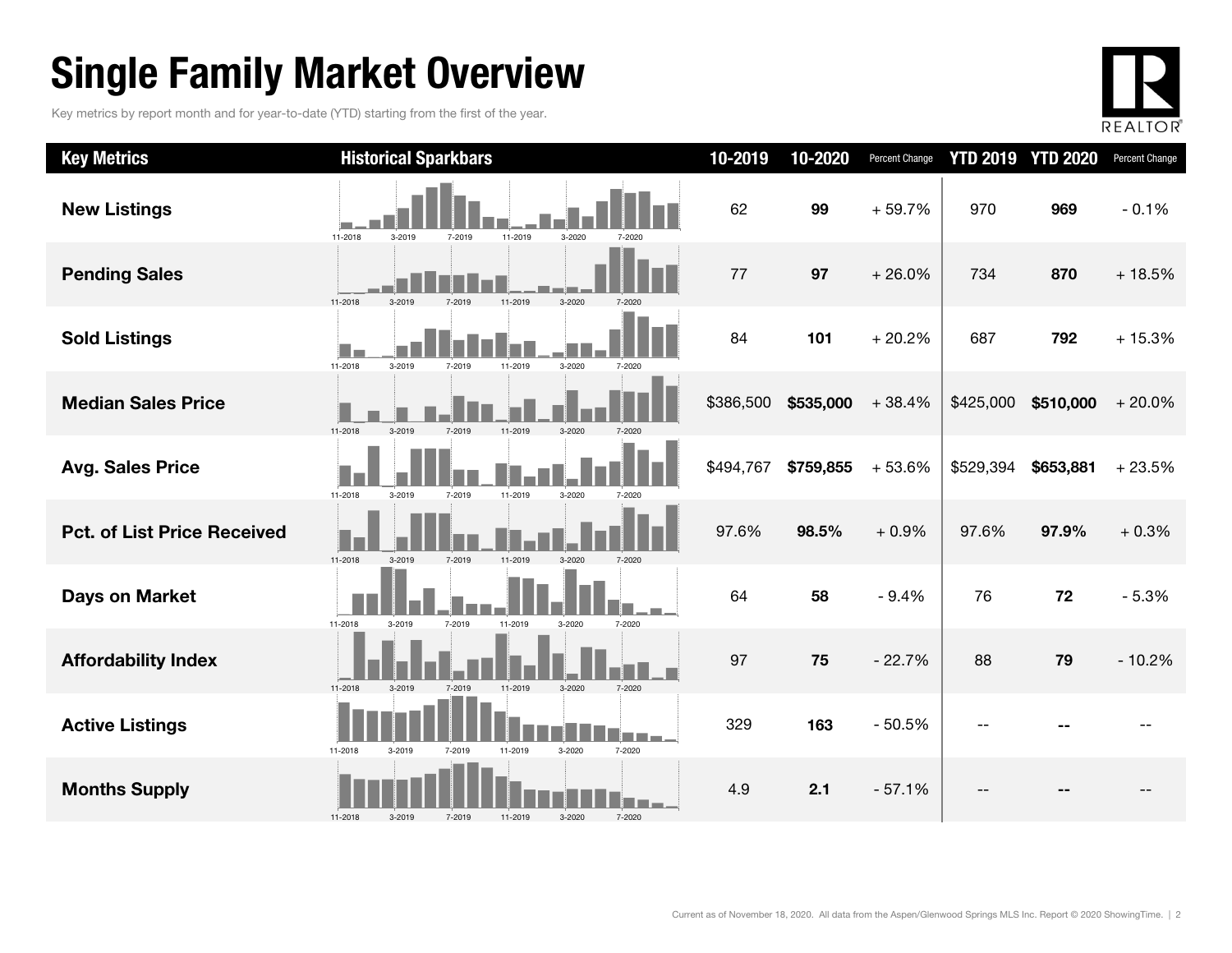### Townhouse-Condo Market Overview

Key metrics by report month and for year-to-date (YTD) starting from the first of the year.



| <b>Key Metrics</b>                 | <b>Historical Sparkbars</b>                                  | 10-2019   | 10-2020   | <b>Percent Change</b> |           | <b>YTD 2019 YTD 2020</b> | Percent Change |
|------------------------------------|--------------------------------------------------------------|-----------|-----------|-----------------------|-----------|--------------------------|----------------|
| <b>New Listings</b>                | 11-2019<br>11-2018<br>3-2019<br>7-2019<br>3-2020<br>7-2020   | 22        | 35        | $+59.1%$              | 393       | 337                      | $-14.2%$       |
| <b>Pending Sales</b>               | 3-2020<br>11-2018<br>$3 - 2010$                              | 28        | 34        | $+21.4%$              | 315       | 309                      | $-1.9%$        |
| <b>Sold Listings</b>               | 11-2018<br>3-2019<br>11-2019<br>3-2020<br>7-2019<br>7-2020   | 31        | 41        | $+32.3%$              | 311       | 279                      | $-10.3%$       |
| <b>Median Sales Price</b>          | 11-2018<br>7-2019<br>11-2019<br>$3 - 2020$                   | \$312,000 | \$317,500 | $+1.8%$               | \$310,000 | \$317,000                | $+2.3%$        |
| <b>Avg. Sales Price</b>            | 11-2018<br>3-2019<br>7-2019<br>11-2019<br>3-2020<br>7-2020   | \$354,552 | \$429,057 | $+21.0%$              | \$346,011 | \$378,439                | $+9.4%$        |
| <b>Pct. of List Price Received</b> | 11-2018<br>$3 - 2019$<br>$3 - 2020$<br>7-2019<br>11-2019     | 98.0%     | 99.0%     | $+1.0%$               | 98.6%     | 98.8%                    | $+0.2%$        |
| Days on Market                     | 11-2018<br>3-2019<br>7-2019<br>11-2019<br>3-2020<br>7-2020   | 39        | 82        | $+110.3%$             | 65        | 67                       | $+3.1%$        |
| <b>Affordability Index</b>         | 11-2018<br>7-2019<br>11-2019<br>3-2020<br>$3-2019$<br>7-2020 | 120       | 126       | $+5.0%$               | 121       | 126                      | $+4.1%$        |
| <b>Active Listings</b>             | 11-2018<br>3-2019<br>11-2019<br>3-2020<br>7-2020<br>7-2019   | 97        | 56        | $-42.3%$              |           |                          |                |
| <b>Months Supply</b>               | 7-2020<br>11-2018<br>3-2019<br>7-2019<br>11-2019<br>3-2020   | 3.2       | 2.1       | $-34.4%$              |           |                          |                |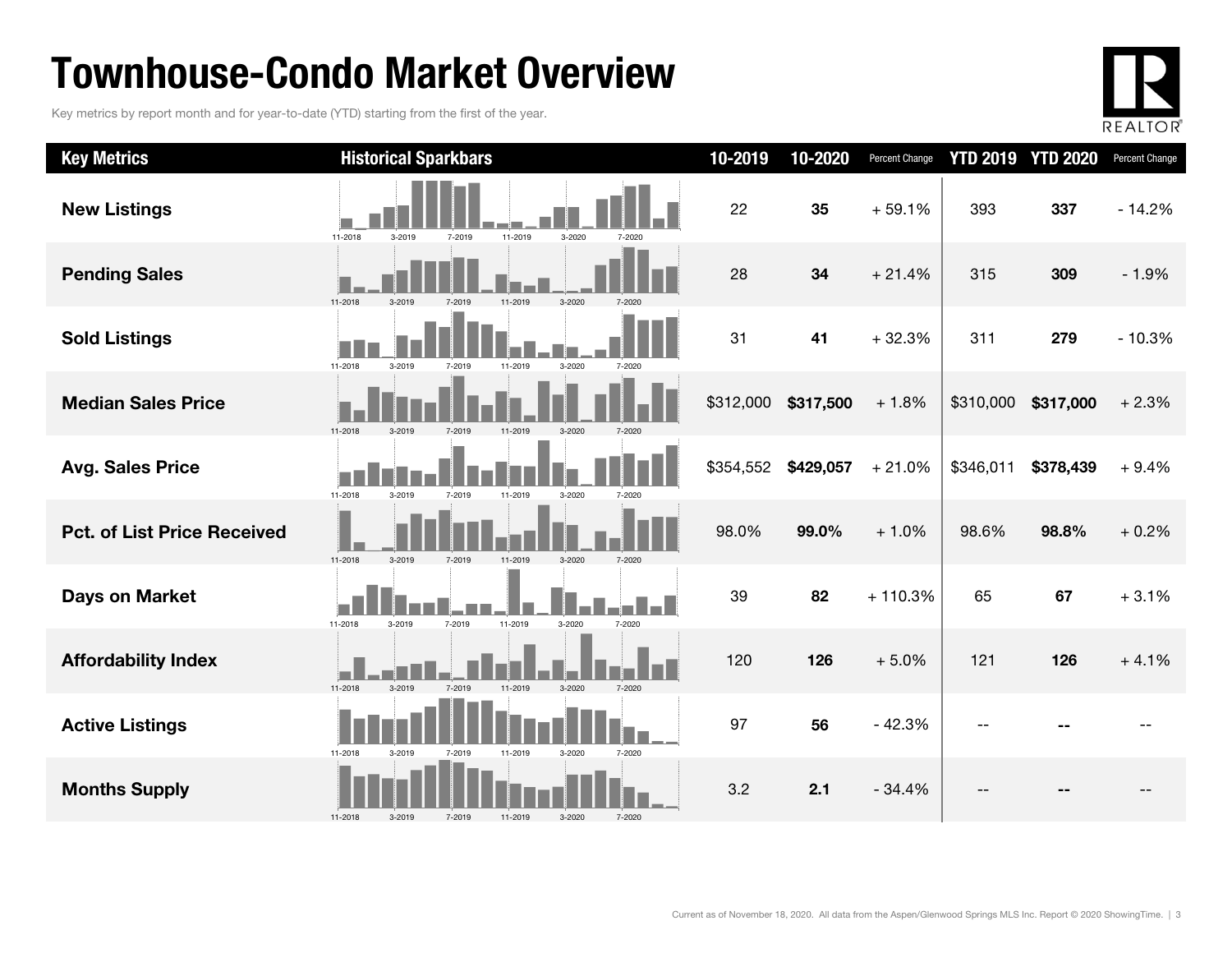### New Listings







| <b>New Listings</b> | Single<br>Family | <b>Percent Change</b><br>from Previous<br>Year | Townhouse-<br>Condo | <b>Percent Change</b><br>from Previous<br>Year |
|---------------------|------------------|------------------------------------------------|---------------------|------------------------------------------------|
| Nov-2019            | 43               | $-18.9\%$                                      | 23                  | -8.0%                                          |
| Dec-2019            | 48               | $+11.6%$                                       | 20                  | $+25.0%$                                       |
| Jan-2020            | 73               | $+23.7%$                                       | 26                  | $-7.1%$                                        |
| Feb-2020            | 60               | $-15.5\%$                                      | 32                  | $0.0\%$                                        |
| Mar-2020            | 89               | $+2.3%$                                        | 32                  | $-3.0\%$                                       |
| Apr-2020            | 67               | $-43.7%$                                       | 20                  | $-59.2%$                                       |
| May-2020            | 103              | $-24.8%$                                       | 37                  | $-28.8%$                                       |
| Jun-2020            | 133              | $-10.1%$                                       | 39                  | $-37.1%$                                       |
| Jul-2020            | 124              | +6.0%                                          | 45                  | $0.0\%$                                        |
| Aug-2020            | 127              | $+22.1%$                                       | 46                  | $-2.1\%$                                       |
| Sep-2020            | 94               | $+42.4%$                                       | 25                  | $+8.7%$                                        |
| Oct-2020            | 99               | +59.7%                                         | 35                  | +59.1%                                         |

#### Historical New Listings by Month

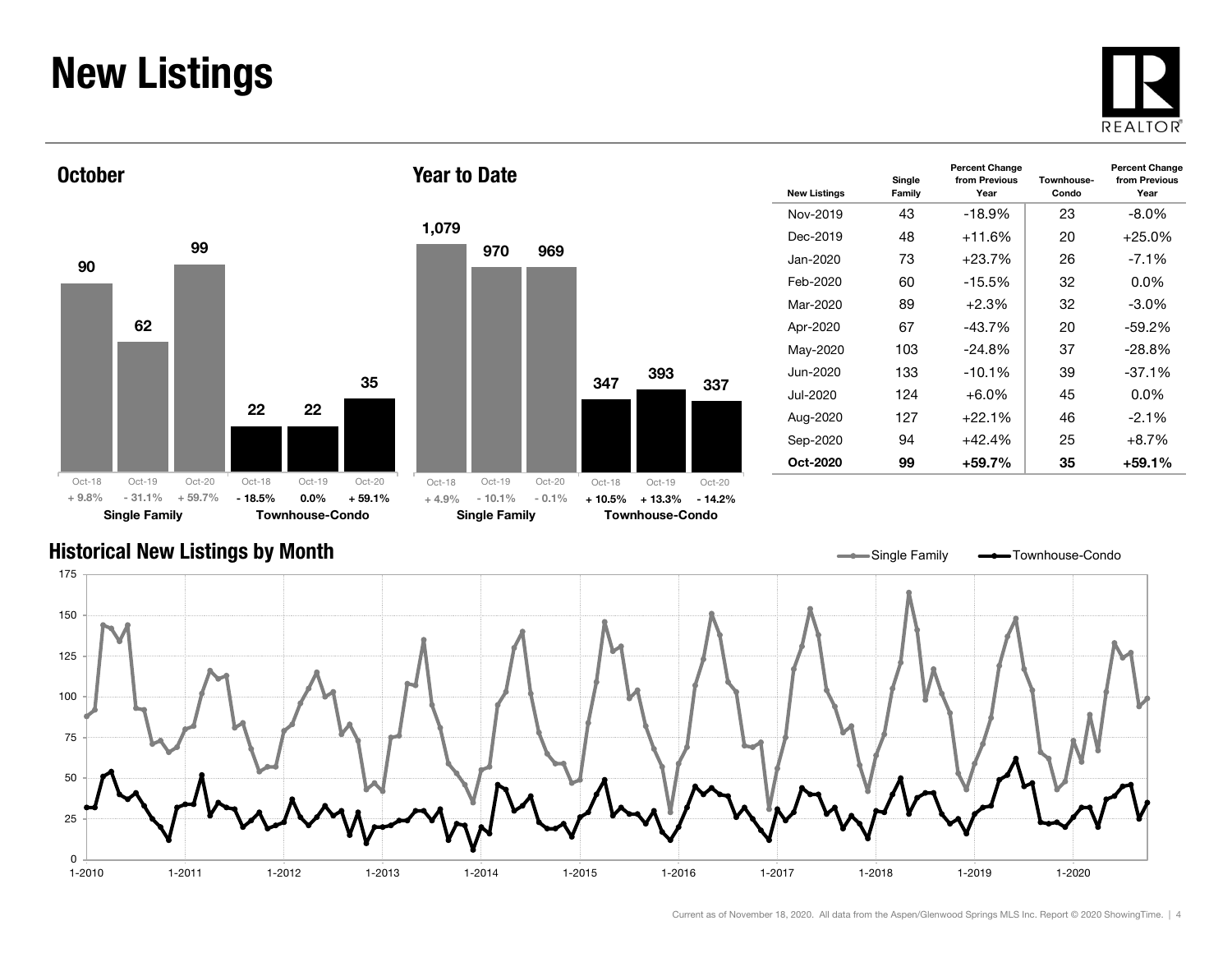### Pending Sales

**October** 







| <b>Pending Sales</b> | Single<br>Family | <b>Percent Change</b><br>from Previous<br>Year | Townhouse-<br>Condo | <b>Percent Change</b><br>from Previous<br>Year |
|----------------------|------------------|------------------------------------------------|---------------------|------------------------------------------------|
| Nov-2019             | 49               | $+25.6%$                                       | 22                  | $-15.4%$                                       |
| Dec-2019             | 49               | $+16.7%$                                       | 19                  | $+5.6\%$                                       |
| Jan-2020.            | 58               | $+9.4\%$                                       | 25                  | +56.3%                                         |
| Feb-2020             | 54               | $-8.5\%$                                       | 15                  | $-46.4%$                                       |
| Mar-2020             | 56               | $-22.2\%$                                      | 15                  | $-51.6%$                                       |
| Apr-2020             | 52               | -36.6%                                         | 17                  | $-56.4%$                                       |
| May-2020             | 98               | $+15.3%$                                       | 35                  | $-7.9\%$                                       |
| Jun-2020             | 129              | $+65.4%$                                       | 40                  | $+5.3%$                                        |
| Jul-2020             | 128              | $+64.1\%$                                      | 49                  | +19.5%                                         |
| Aug-2020             | 107              | $+32.1%$                                       | 47                  | +17.5%                                         |
| Sep-2020             | 91               | $+31.9%$                                       | 32                  | $+100.0\%$                                     |
| Oct-2020             | 97               | $+26.0\%$                                      | 34                  | +21.4%                                         |

Single Family **-** Townhouse-Condo

#### Historical Pending Sales by Month

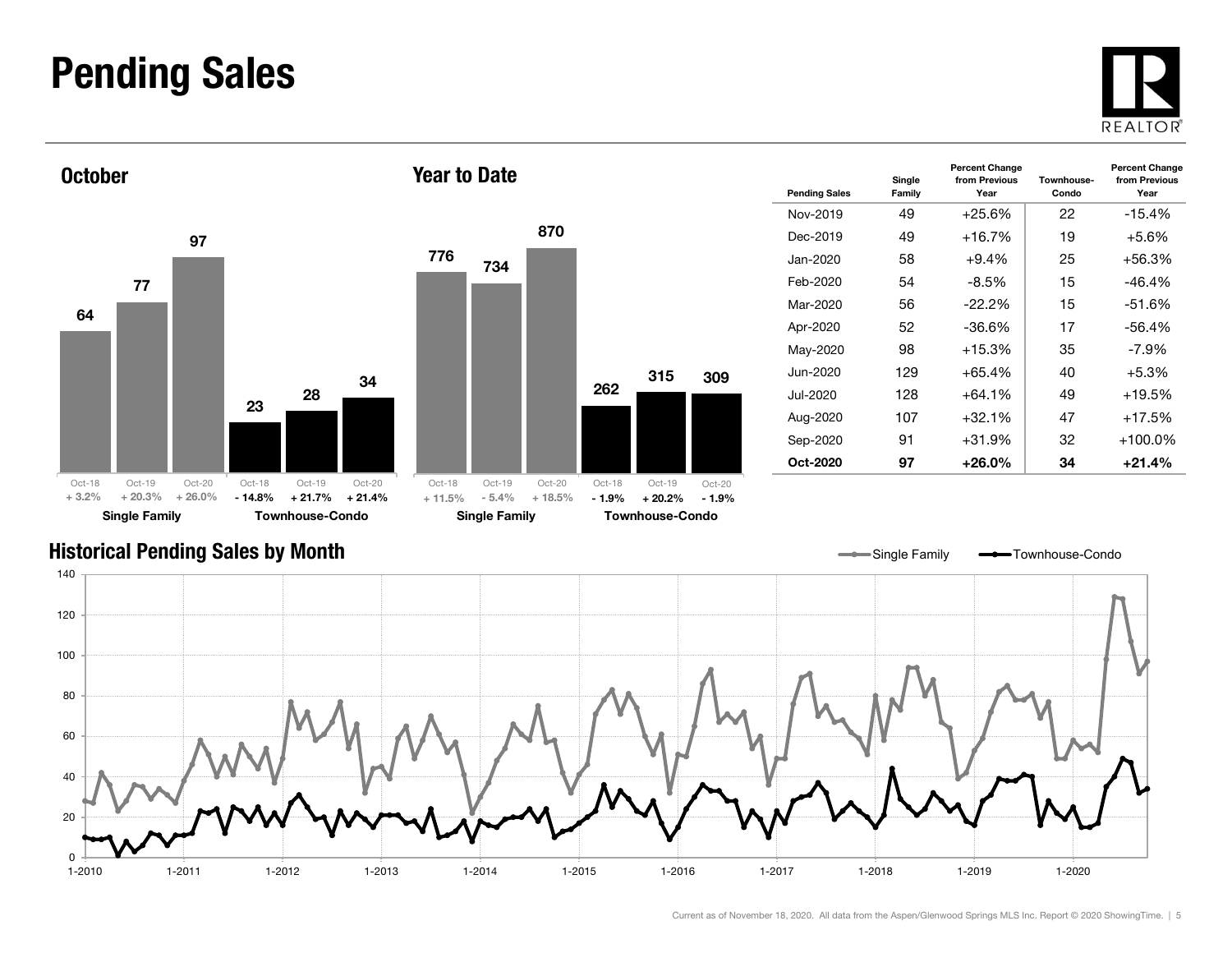### Sold Listings





| <b>Sold Listings</b> | Single<br>Family | <b>Percent Change</b><br>from Previous<br>Year | Townhouse-<br>Condo | <b>Percent Change</b><br>from Previous<br>Year |
|----------------------|------------------|------------------------------------------------|---------------------|------------------------------------------------|
| Nov-2019             | 62               | $0.0\%$                                        | 20                  | $-16.7%$                                       |
| Dec-2019             | 68               | $+36.0\%$                                      | 24                  | $-4.0\%$                                       |
| Jan-2020.            | 39               | $+11.4%$                                       | 16                  | $-30.4\%$                                      |
| Feb-2020             | 45               | $+18.4%$                                       | 22                  | $+69.2%$                                       |
| Mar-2020             | 63               | $+8.6%$                                        | 20                  | $-28.6%$                                       |
| Apr-2020             | 64               | $-3.0\%$                                       | 14                  | $-44.0\%$                                      |
| May-2020             | 49               | $-47.3%$                                       | 18                  | $-52.6%$                                       |
| Jun-2020             | 91               | $+1.1%$                                        | 27                  | $-20.6\%$                                      |
| Jul-2020             | 127              | $+81.4%$                                       | 43                  | $-4.4\%$                                       |
| Aug-2020             | 117              | $+42.7%$                                       | 39                  | $+2.6%$                                        |
| Sep-2020             | 96               | $+35.2%$                                       | 39                  | $+8.3%$                                        |
| Oct-2020             | 101              | $+20.2%$                                       | 41                  | +32.3%                                         |

#### Historical Sold Listings by Month

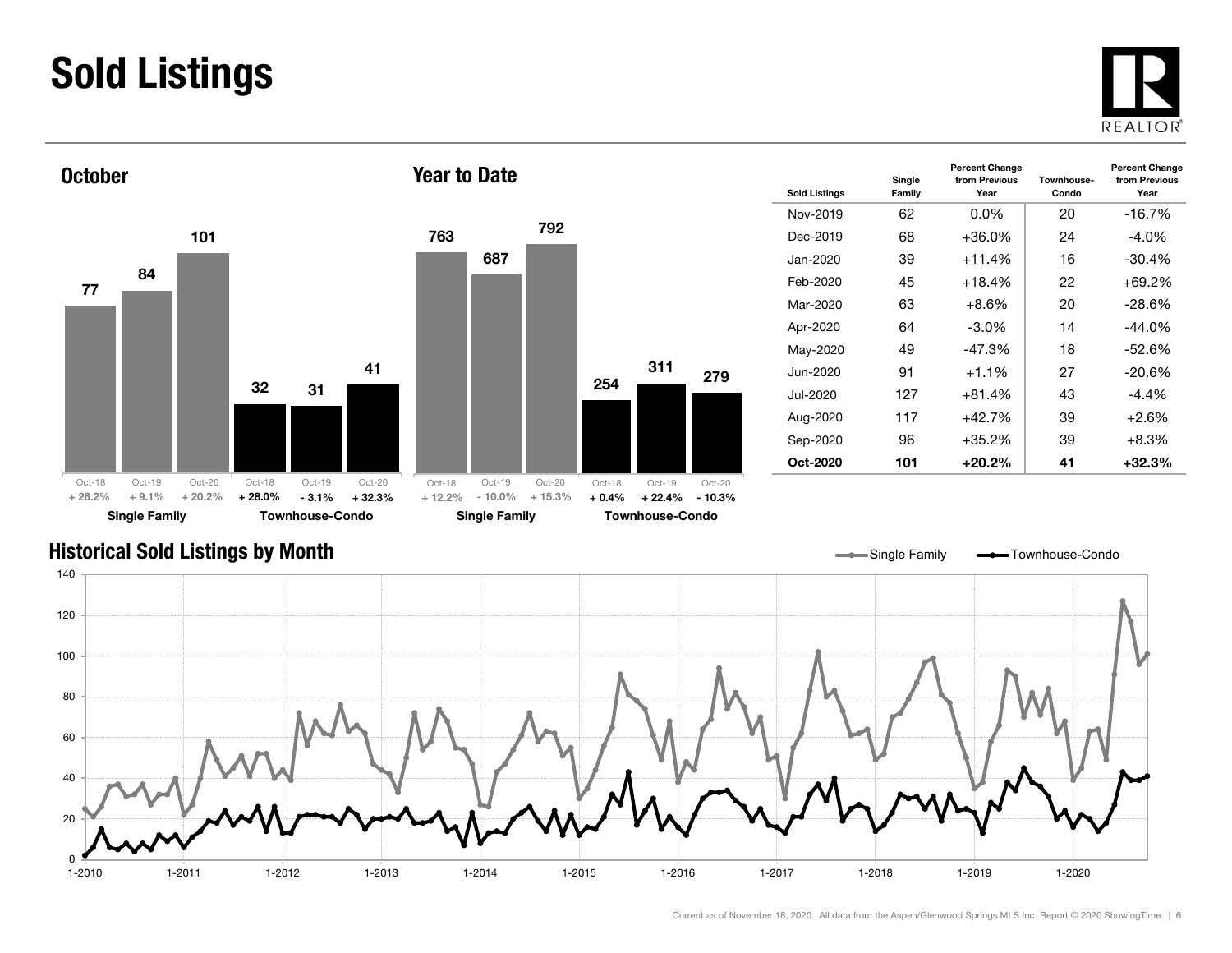### Median Sales Price





| <b>Median Sales</b><br>Price | Single<br>Family | <b>Percent Change</b><br>from Previous<br>Year | Townhouse-<br>Condo | <b>Percent Change</b><br>from Previous<br>Year |
|------------------------------|------------------|------------------------------------------------|---------------------|------------------------------------------------|
| Nov-2019                     | \$441,500        | $-4.0%$                                        | \$295,700           | $+3.4%$                                        |
| Dec-2019                     | \$477,500        | $+37.6%$                                       | \$252,000           | $-4.9%$                                        |
| Jan-2020.                    | \$389,900        | -8.3%                                          | \$337,450           | $+4.5%$                                        |
| Feb-2020                     | \$450,000        | $+20.5%$                                       | \$303,500           | $-2.1%$                                        |
| Mar-2020                     | \$515,000        | $+17.0%$                                       | \$331,000           | $+10.9%$                                       |
| Apr-2020                     | \$434,000        | $+15.0\%$                                      | \$241,500           | $-17.6\%$                                      |
| May-2020                     | \$440.000        | $-1.1%$                                        | \$304,500           | $+7.4%$                                        |
| Jun-2020                     | \$516,000        | +26.0%                                         | \$332,000           | $+2.8%$                                        |
| Jul-2020.                    | \$510,000        | $+3.8\%$                                       | \$345,100           | $-1.4%$                                        |
| Aug-2020                     | \$505.000        | $+8.3%$                                        | \$280,000           | $-7.3\%$                                       |
| Sep-2020                     | \$577,500        | +26.9%                                         | \$333,000           | $+20.0\%$                                      |
| Oct-2020                     | \$535,000        | +38.4%                                         | \$317,500           | +1.8%                                          |

Single Family **-** Townhouse-Condo

#### Historical Median Sales Price by Month

\$0 \$100,000 \$200,000 \$300,000 \$400,000 \$500,000 \$600,000 1-2010 1-2011 1-2012 1-2013 1-2014 1-2015 1-2016 1-2017 1-2018 1-2019 1-20201-2020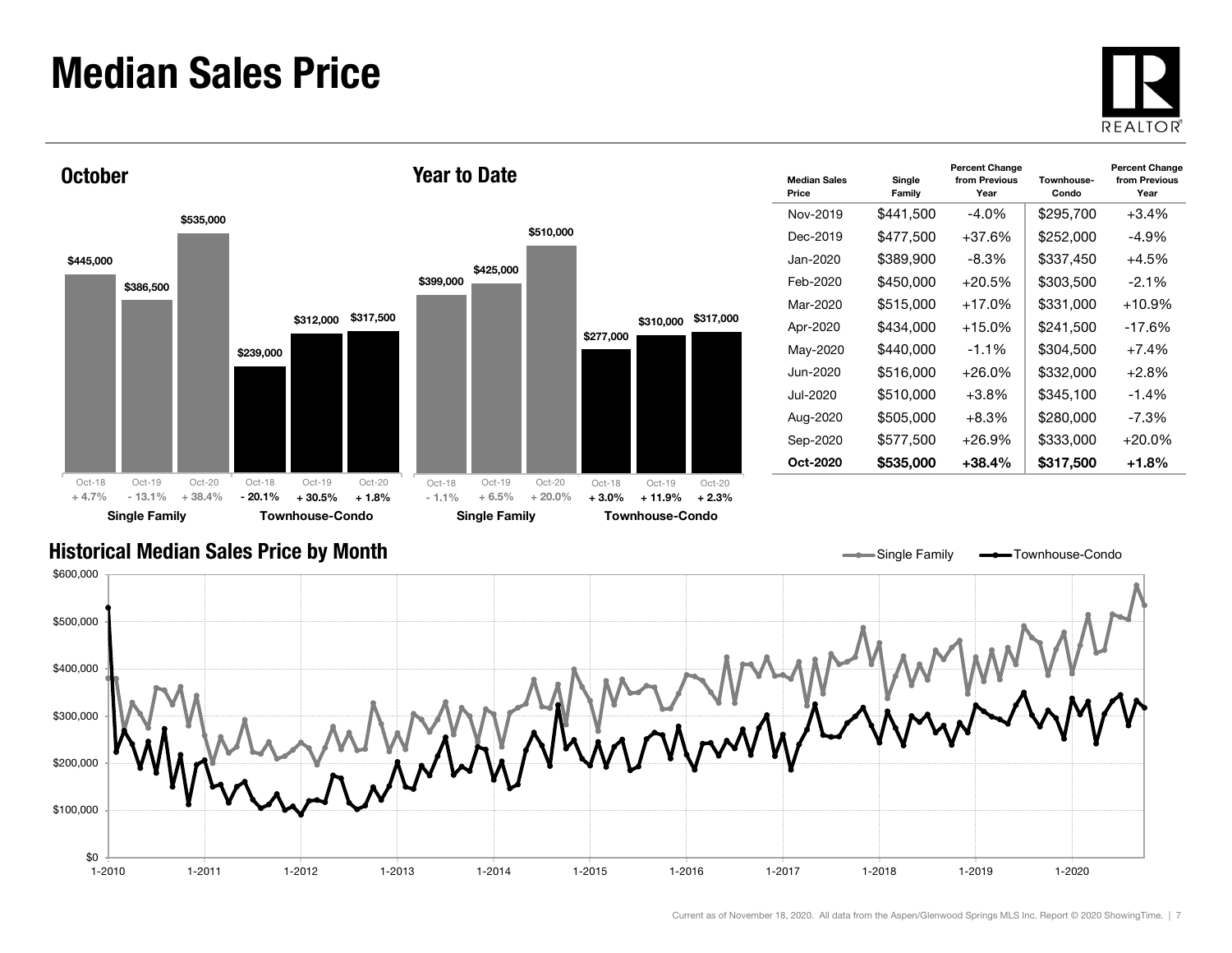### Average Sales Price





| Avg. Sales Price | Single<br>Family | <b>Percent Change</b><br>from Previous<br>Year | Townhouse-<br>Condo | <b>Percent Change</b><br>from Previous<br>Year |
|------------------|------------------|------------------------------------------------|---------------------|------------------------------------------------|
| Nov-2019         | \$656,770        | $+27.5%$                                       | \$336,540           | $+9.2%$                                        |
| Dec-2019         | \$605,346        | $+40.8%$                                       | \$333,850           | $+5.5%$                                        |
| Jan-2020         | \$489,674        | -8.7%                                          | \$450,942           | $+28.4%$                                       |
| Feb-2020         | \$602,644        | $+32.6%$                                       | \$349,932           | $+8.4%$                                        |
| Mar-2020         | \$573,270        | $+9.8%$                                        | \$321,545           | $-3.2\%$                                       |
| Apr-2020         | \$577,254        | $+20.6%$                                       | \$253,000           | $-19.5\%$                                      |
| May-2020         | \$556,610        | $+0.1\%$                                       | \$371,728           | $+24.2%$                                       |
| Jun-2020         | \$635,200        | $+26.5%$                                       | \$379,491           | $+3.0\%$                                       |
| Jul-2020         | \$648,089        | $+20.0\%$                                      | \$392,109           | -7.7%                                          |
| Aug-2020         | \$687,392        | $+13.2%$                                       | \$360,497           | $+7.2%$                                        |
| Sep-2020         | \$771,626        | $+37.9%$                                       | \$391,002           | $+23.7%$                                       |
| Oct-2020         | \$759,855        | +53.6%                                         | \$429,057           | $+21.0%$                                       |

#### Historical Average Sales Price by Month

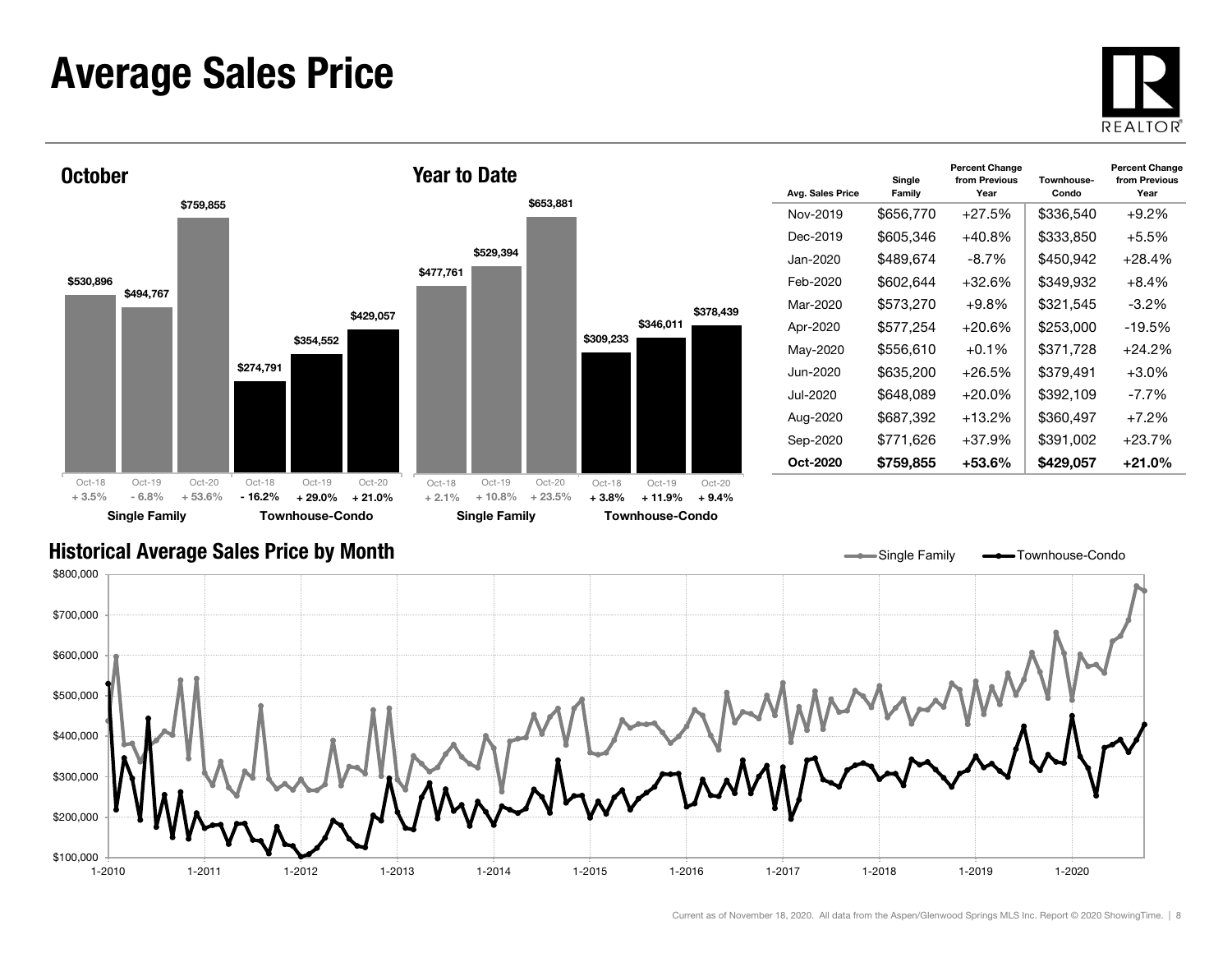### Percent of List Price Received

80.0%

85.0%

90.0%





1-2010 1-2011 1-2012 1-2013 1-2014 1-2015 1-2016 1-2017 1-2018 1-2019 1-2020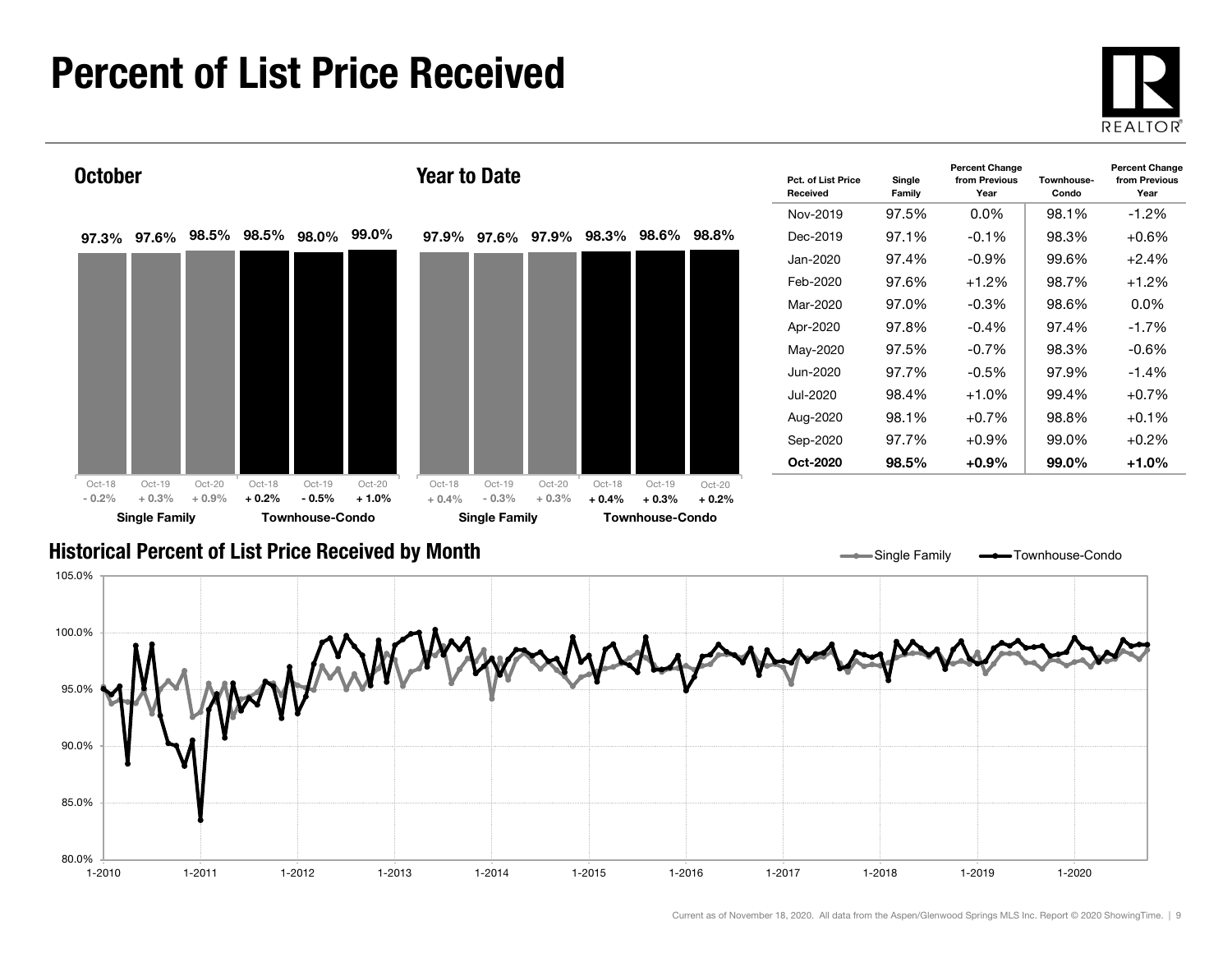### Days on Market Until Sale





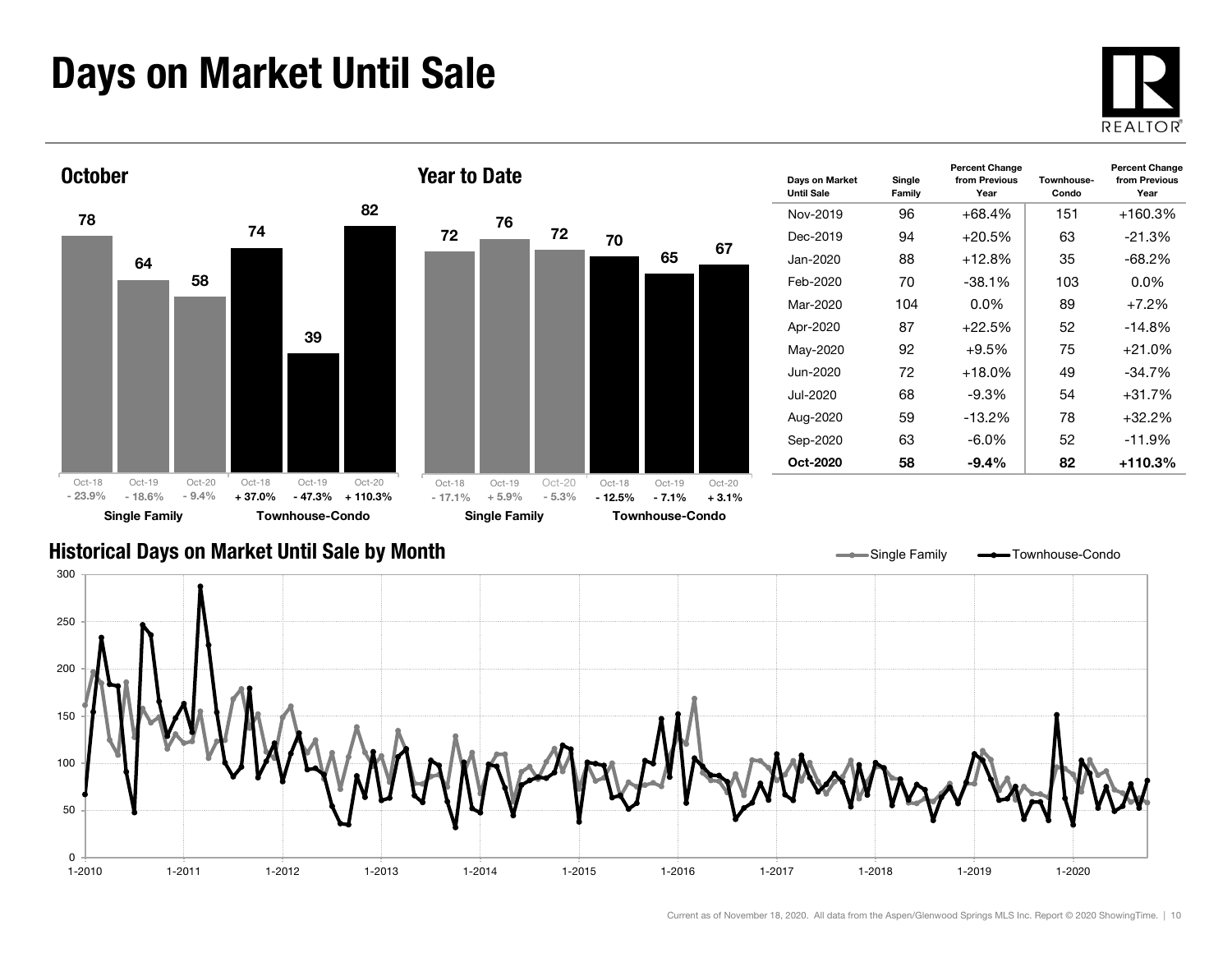## Housing Affordability Index

 $\Omega$ 

100

200





1-2010 1-2011 1-2012 1-2013 1-2014 1-2015 1-2016 1-2017 1-2018 1-2019 1-2020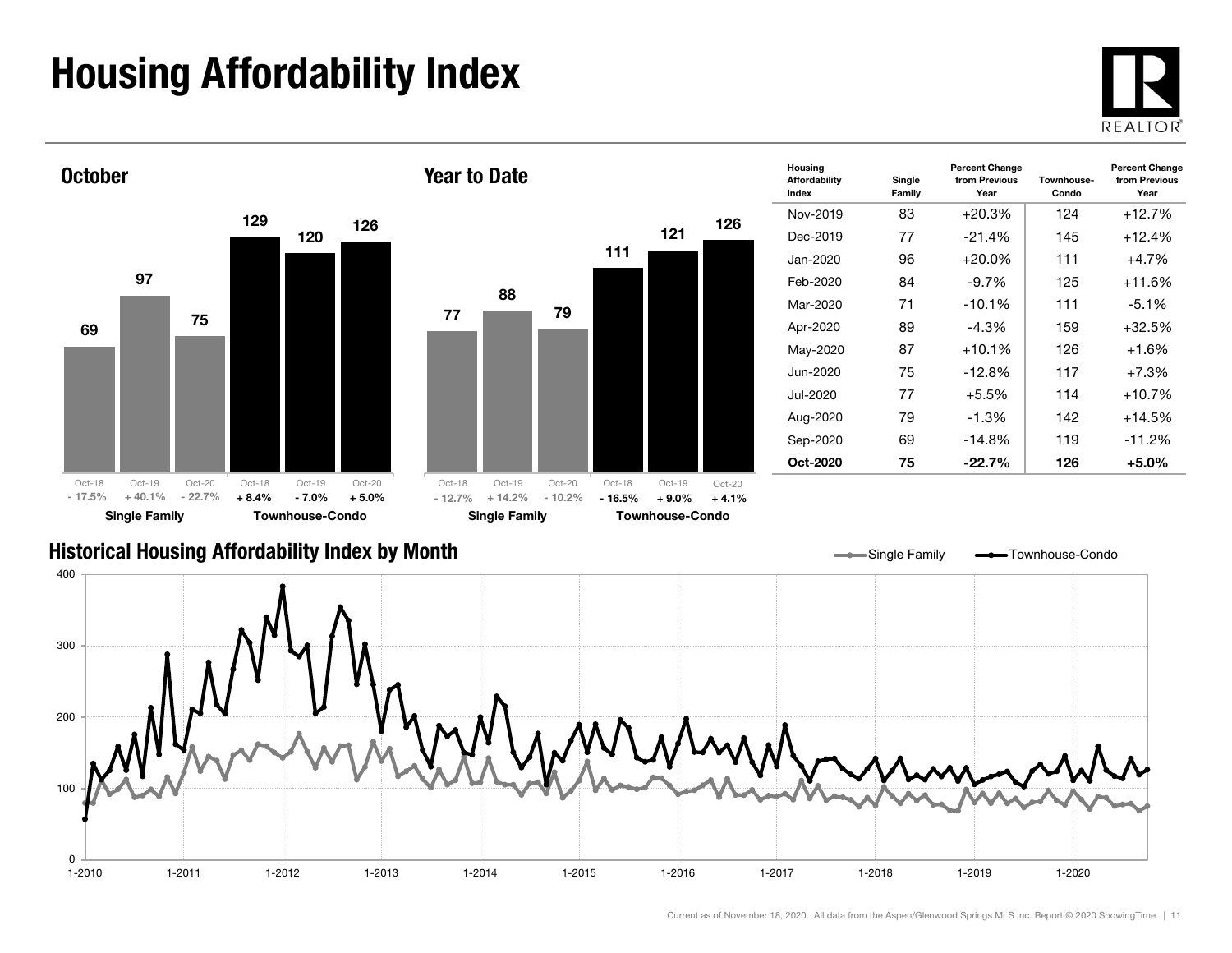### Inventory of Active Listings





#### Historical Inventory of Active Listings by Month



Single Family **- Townhouse-Condo**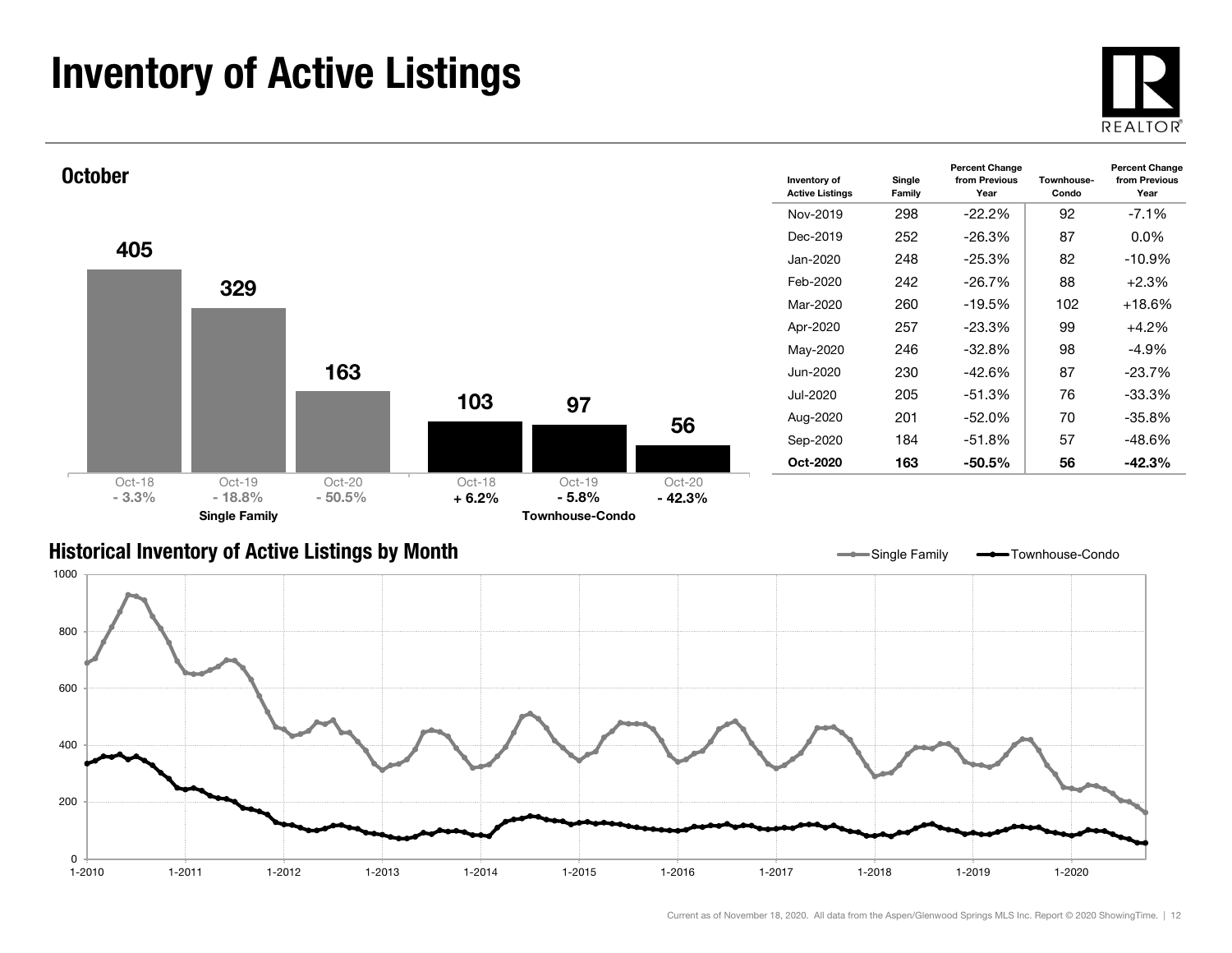### Months Supply of Inventory





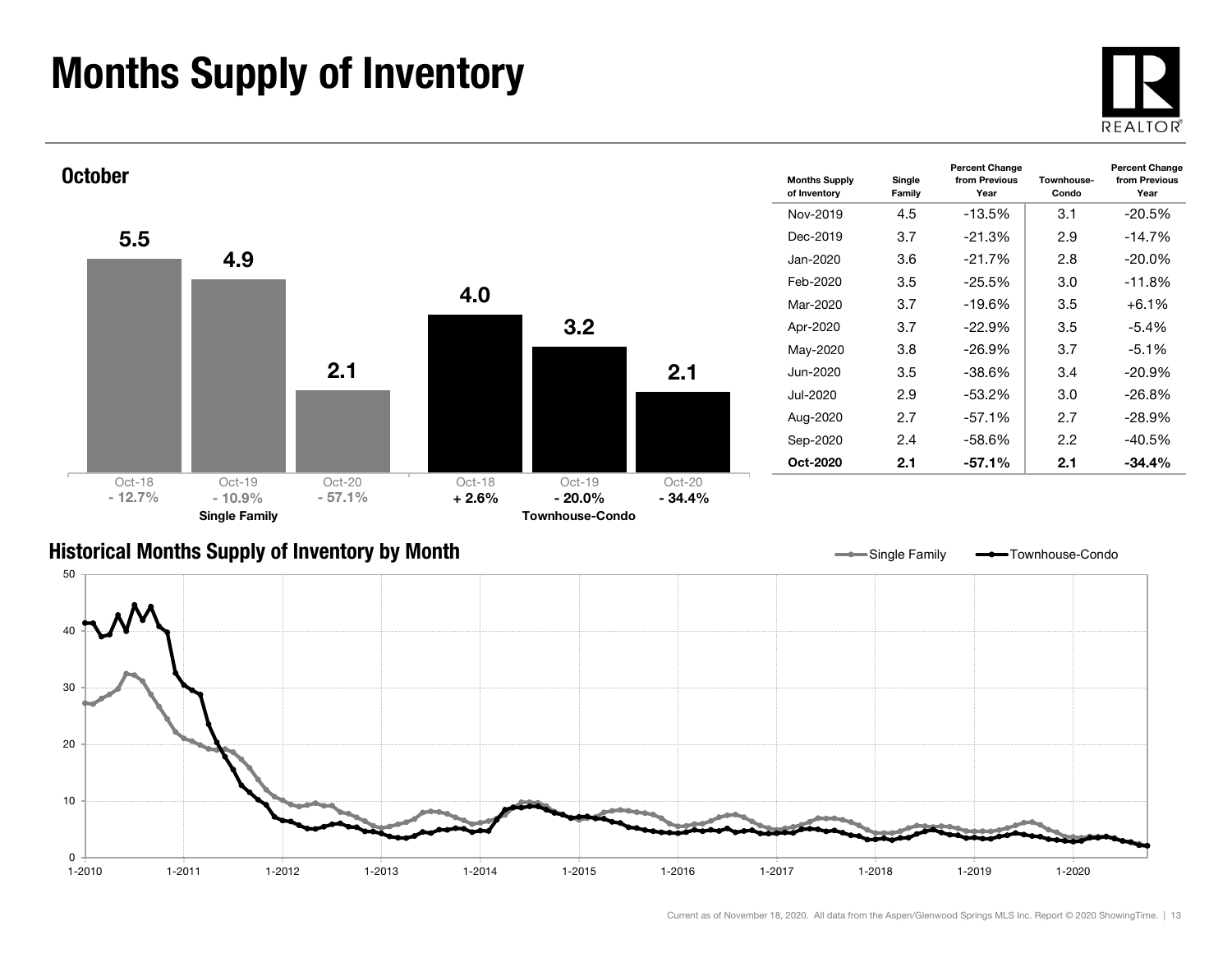### Total Market Overview

Key metrics by report Month and for year-to-date (YTD) starting from the first of the year.



| <b>Key Metrics</b>                 | <b>Historical Sparkbars</b>                                    | 10-2019   | 10-2020   | <b>Percent Change</b> |           | <b>YTD 2019 YTD 2020</b> | Percent Change |
|------------------------------------|----------------------------------------------------------------|-----------|-----------|-----------------------|-----------|--------------------------|----------------|
| <b>New Listings</b>                | 11-2018<br>3-2019<br>11-2019<br>3-2020<br>7-2019<br>7-2020     | 84        | 134       | $+59.5%$              | 1,363     | 1,306                    | $-4.2%$        |
| <b>Pending Sales</b>               | 11-2018<br>3-2020<br>3-2019<br>7-2019<br>11-2019               | 105       | 131       | $+24.8%$              | 1,049     | 1,179                    | $+12.4%$       |
| <b>Sold Listings</b>               | 11-2018<br>3-2019<br>11-2019<br>3-2020<br>7-2019<br>7-2020     | 115       | 142       | $+23.5%$              | 998       | 1,071                    | $+7.3%$        |
| <b>Median Sales Price</b>          | 11-2018<br>7-2019<br>3-2020<br>11-2019                         | \$373,000 | \$454,500 | $+21.8%$              | \$375,000 | \$440,000                | $+17.3%$       |
| <b>Avg. Sales Price</b>            | 11-2018<br>3-2019<br>7-2019<br>11-2019<br>3-2020<br>7-2020     | \$456,970 | \$664,343 | $+45.4%$              | \$472,247 | \$582,060                | $+23.3%$       |
| <b>Pct. of List Price Received</b> | 11-2018<br>3-2019<br>7-2019<br>11-2019<br>3-2020               | 97.7%     | 98.6%     | $+0.9%$               | 97.9%     | 98.1%                    | $+0.2%$        |
| <b>Days on Market</b>              | 11-2018<br>7-2019<br>11-2019<br>3-2019<br>3-2020<br>7-2020     | 57        | 65        | $+14.0%$              | 72        | 71                       | $-1.4%$        |
| <b>Affordability Index</b>         | 11-2018<br>$3 - 2020$<br>11-2019<br>7-2020<br>3-2019<br>7-2019 | 101       | 88        | $-12.9%$              | 100       | 91                       | $-9.0%$        |
| <b>Active Listings</b>             | 11-2018<br>3-2020<br>7-2020<br>3-2019<br>7-2019<br>11-2019     | 426       | 219       | $-48.6%$              |           |                          |                |
| <b>Months Supply</b>               | 11-2018<br>3-2019<br>7-2019<br>11-2019<br>3-2020<br>7-2020     | 4.4       | 2.1       | $-52.3%$              |           |                          |                |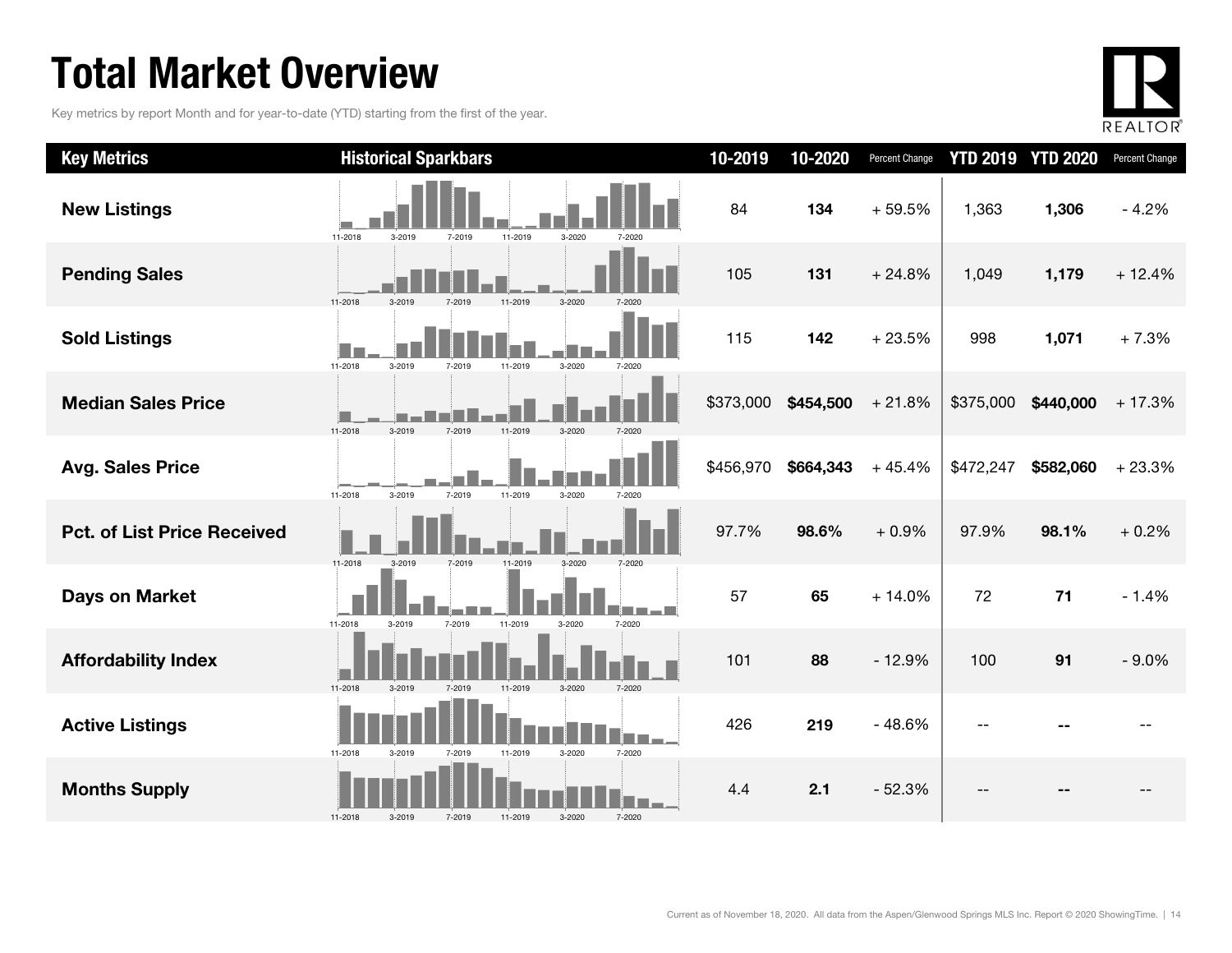

Actual sales that have closed in a given month.



#### **By Price Range** | 10-2019 10-2020 Change | 10-2019 10-2020 Change | 9-2020 10-2020 10-2020 Change | 10-2019 10-2000 10-2020 10-2020 Change | 10-2019 10-2020 Change | 10-2019 10-2020 Change | 10-2019 10-Rolling 12 Months Compared to Prior Month Year to Date Single Family Condo || Single Family | Condo || Single Family | Condo 376 <sup>540</sup> 179 $3^{3}$   $-2^{2}$   $43^{3}$  82 3 <sup>82</sup> 13 32 32 5 5 6 3 14 0 2 0 297<br>2007 - 2008 179 232 43 82 13 32 5 6 3 14 0 2 5802322 5 6 6 3 14 0 2 0 0  $<$  \$300K  $=$  \$300K to \$599K \$600K to \$999K \$1.0M to \$1.5M \$1.5M to \$2.0M \$2.0M to \$2.5M \$2.5M to \$5.0M \$5.0M \$10.0M \$10.0M+ By Price Range – All Properties – Rolling 12 Months 10-2019 10-2020 7993601,159 <sup>922</sup>3231,245 Singe Family Townhouse-Condo All Properties By Property Type = 10-2019 = 10-2020 --- 21.0% $+ 7.4\% + 29.6\% + 90.7\%$  + 146.2% + 20.0% + 366.7% -- + 15.4% $+ 15.4\%$  - 10.3% + 7.4%

| by Frice Ralige            | 10-2019 | 10-2020 | Unange   | 10-2019 | 10-2020 | Unange   | 9-ZUZU | 10-2020 | Unange    | 9-ZUZU | 10-2020 | Unange  | 10-2019 | 10-2020 | Unange   | 10-2019 | 10-2020 | Unange   |
|----------------------------|---------|---------|----------|---------|---------|----------|--------|---------|-----------|--------|---------|---------|---------|---------|----------|---------|---------|----------|
| \$299,999 and Below        | 197     | 148     | $-24.9%$ | 179     | 149     | $-16.8%$ |        | 14      | $+40.0\%$ | 18     |         | $-5.6%$ | 163     | 129     | $-20.9%$ | 147     | 125     | $-15.0%$ |
| \$300,000 to \$599,999     | 387     | 444     | 14.7%    | 153     | 136     | $-11.1%$ |        | 45      | $+12.5%$  | 16     |         | 0.0%    | 334     | 374     | - 12.0%  | 140     | 120     | $-14.3%$ |
| \$600,000 to \$999.999     | 157     | 206     | + 31.2%  | 22      | 26      | 18.2%    | 28     | 24      | $-14.3%$  |        |         | +33.3%  | 138     | 180     | $+30.4%$ | 18      | 23      | $+27.8%$ |
| \$1,000,000 to \$1,499,999 | 37      | 70      | 89.2%    |         |         | 100.0%   |        |         | $-11.1%$  |        |         | 100.0%  |         | 61      | - 79.4%  |         |         | + 83.3%  |
| \$1,500,00 to \$1,999,999  | 13      | 32      | 146.2%   |         |         | $- -$    |        |         | $0.0\%$   |        |         | --      |         | 29      | 163.6%   |         |         |          |
| \$2,000,000 to \$2,499,999 |         |         | $20.0\%$ |         |         | $- -$    |        |         | $0.0\%$   |        |         |         |         |         | + 50.0%  |         |         |          |
| \$2,500,000 to \$4,999,999 |         | 14      | 366.7%   |         |         | $- -$    |        |         | +33.3%    |        |         |         |         |         | 266.7%   |         |         |          |
| \$5,000,000 to \$9,999,999 |         |         | $- -$    |         |         | $- -$    |        |         |           |        |         |         |         |         |          |         |         |          |
| \$10,000,000 and Above     |         |         | $- -$    |         |         | $- -$    |        |         | --        |        |         |         |         |         | $- -$    |         |         |          |
| <b>All Price Ranges</b>    | 799     | 922     | + 15.4%  | 360     | 323     | $-10.3%$ | 96     | 101     | $+5.2%$   | 39     | 41      | + 5.1%  | 687     | 792     | $+15.3%$ | 311     | 279     | $-10.3%$ |

### Inventory of Active Listings

A measure of the number of homes available for sale at a given time.

#### By Price Range – All Properties 10-2019 10-2020



#### 32997 426163 56219Singe Family Townhouse-Condo All Properties By Property Type 10-2019 10-2020 - 42.3% - 48.6%

|                            |         |               |           | Year over Year |         |          |            |                        | <b>Compared to Prior Month</b> |        |         | Year to Date |               |                                       |  |
|----------------------------|---------|---------------|-----------|----------------|---------|----------|------------|------------------------|--------------------------------|--------|---------|--------------|---------------|---------------------------------------|--|
|                            |         | Single Family |           |                | Condo   |          |            | Single Family<br>Condo |                                |        |         |              | Single Family | Condo                                 |  |
| <b>By Price Range</b>      | 10-2019 | 10-2020       | Change    | 10-2019        | 10-2020 | Change   | $9 - 2020$ | 10-2020                | Change                         | 9-2020 | 10-2020 | Change       |               |                                       |  |
| \$299.999 and Below        | 28      | 18            | $-35.7%$  | 51             | 27      | $-47.1%$ | 19         | 18                     | $-5.3\%$                       | 22     | 27      | $+22.7%$     |               | There are no year-to-date figures for |  |
| \$300,000 to \$599,999     | 98      | 49            | $-50.0\%$ | 24             | 17      | $-29.2%$ | 57         | 49                     | $-14.0\%$                      | 22     | 17      | $-22.7%$     |               | inventory because it is simply a      |  |
| \$600,000 to \$999.999     | 95      | 43            | $-54.7%$  | 14             | 8       | $-42.9%$ | 51         | 43                     | - 15.7%                        |        | 8       | - 27.3%      |               | snapshot frozen in time at the end of |  |
| \$1,000,000 to \$1,499,999 | 43      | 8             | $-81.4%$  | 8              |         | $-62.5%$ | 16         |                        | - 50.0%                        |        |         | $+200.0\%$   |               | each month. It does not add up over a |  |
| \$1,500,00 to \$1,999,999  | 40      | 24            | $-40.0%$  | 0              |         | $- -$    | 19         | 24                     | $+26.3%$                       |        |         | $- -$        |               | period of months.                     |  |
| \$2,000,000 to \$2,499,999 | 5       | 8             | $+60.0\%$ | 0              |         | $- -$    |            |                        | $+14.3%$                       |        |         | $0.0\%$      |               |                                       |  |
| \$2,500,000 to \$4,999,999 | 16      | 9             | $-43.8%$  | 0              |         | $- -$    |            |                        | - 18.2%                        |        |         | $- -$        |               |                                       |  |
| \$5,000,000 to \$9,999,999 | 4       |               | $-25.0%$  | 0              |         | $- -$    |            | 3                      | $0.0\%$                        |        |         | $- -$        |               |                                       |  |
| \$10,000,000 and Above     |         |               | $- -$     |                |         | $- -$    |            |                        | $0.0\%$                        |        |         | $- -$        |               |                                       |  |
| <b>All Price Ranges</b>    | 329     | 163           | $-50.5%$  | 97             | 56      | $-42.3%$ | 184        | 163                    | $-11.4\%$                      | 57     | 56      | - 1.8%       |               |                                       |  |